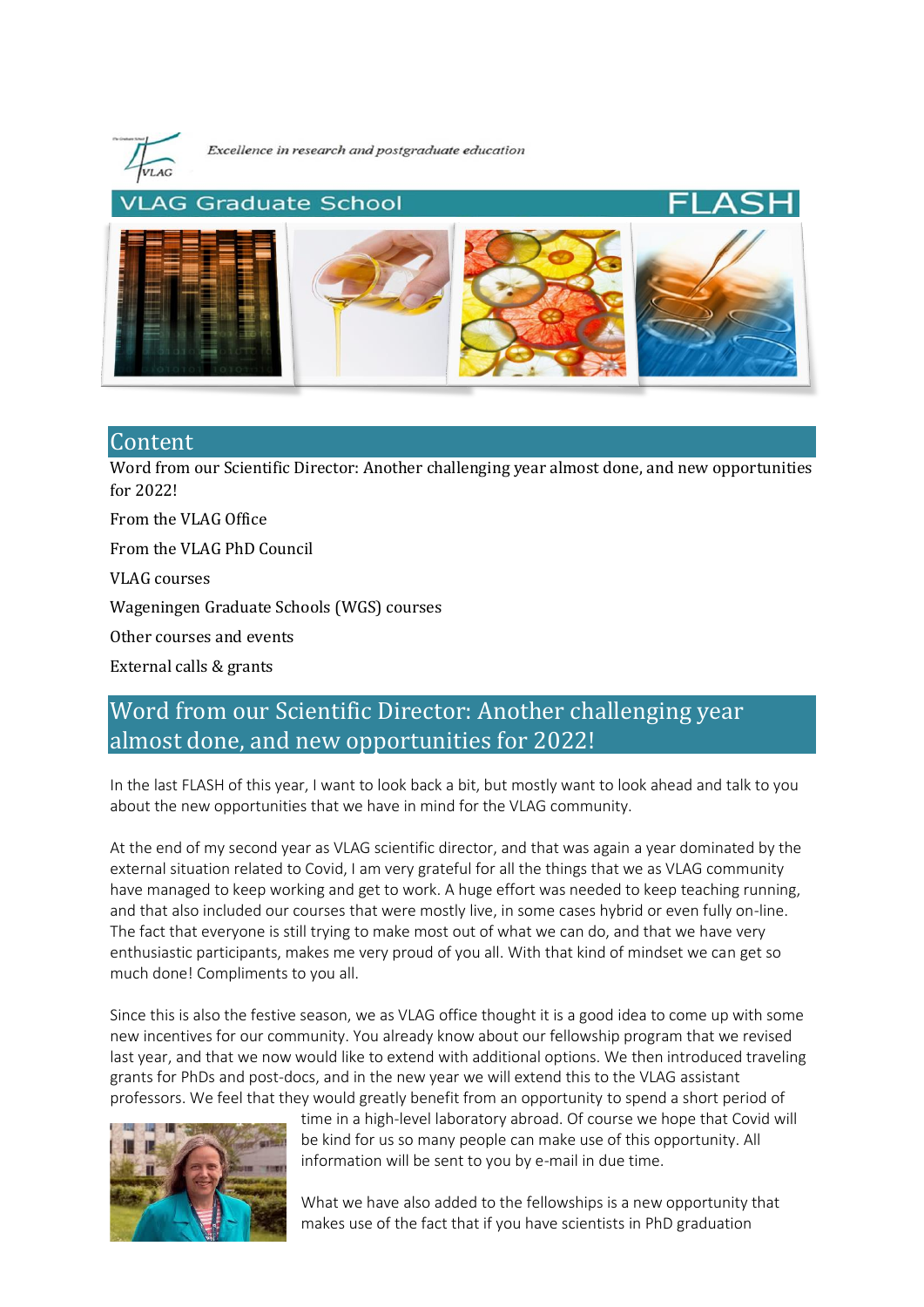committees that are very interesting for the broader VLAG community, you could invite them to stay a bit longer, and e.g., organize a work shop or master class in which these scientists would participate. Only requirement is that these events are open for the VLAG community, and that people from more than one chair group participate in the event. We cover travel and residence costs of your special guest (to a certain maximum), and hope that this will enthuse you to make a PhD graduation even more of a VLAG community event. We know that many groups cannot wait to do so!

We also had another look at the PhD trips, that traditionally would be directed abroad. We now have included that these trips can take place in the Netherlands; food chemistry has set a nice example for that. Of course, Covid is limiting many things, and at the same time we feel that in the Netherlands many things are happening that are extremely important for our (international) PhD candidates, postdocs, staff, basically all involved in VLAG, and that good learnings and networking opportunities would spring from this. The requirements are very much in line with what we had before, so organized by PhDs for PhDs, and for at least one week (so not just any excursion that you can do on any day of the week). So please also consider this option.

Last but certainly not least, the engineering doctorate (EngD) will start in 2022. I have talked about this before, but just as a short reminder, this is a two-year program for people interested in 'design' in the broadest sense. The candidates spend one year on courses, and one year on a design assignment supported by industry. These candidates will become part of VLAG, and I think it is a nice opportunity that diversifies the options that Wageningen University has on offer. Early 2022, the first candidates are expected to start within WUR, not yet within VLAG. Those interested can already let us know, so that we can make the step toward joining this initiative go smoothly.

That was all for now; have a wonderful festive season, and I look forward to seeing you all in 2022!

Kind regards, also on behalf of the entire VLAG team, Prof Karin Schroën, Scientific Director VLAG

# <span id="page-1-0"></span>From the VLAG Office

## 2021 in VLAG numbers

In 2021 we saw 128 new PhD candidates enrol in VLAG and 79 VLAG PhD candidates defended their thesis. The total number of VLAG PhD candidates is now 546 originating from 54 countries! We organised 9 scientific courses with more than 300 participants of which about a 57% were VLAG PhD candidates.

Looking forward to 2022 the VLAG Graduate School wishes you:  $H_{\Delta}$  Happy holidays & a

# happy, healthy and prosperous New Year!

#### Winter Break Programme

Many of you will spend the holidays at home, but unfortunately for some, it is still not possible to visit their relatives this year. Especially for these students AND PhD candidates, Student Service Centre & Student Training & Support organize a fun winter break activity programme. You will meet new people and engage in creative and sportive activities together

## Goodbye to our colleague Eva Oudshoorn

After having worked at WUR for 20 years, Eva will leave VLAG to enjoy her free time. Her first course as VLAG course coordinator was Diet and Cancer in November 2007 and her last course was Sensory Perception & Food Preference which took place last week.

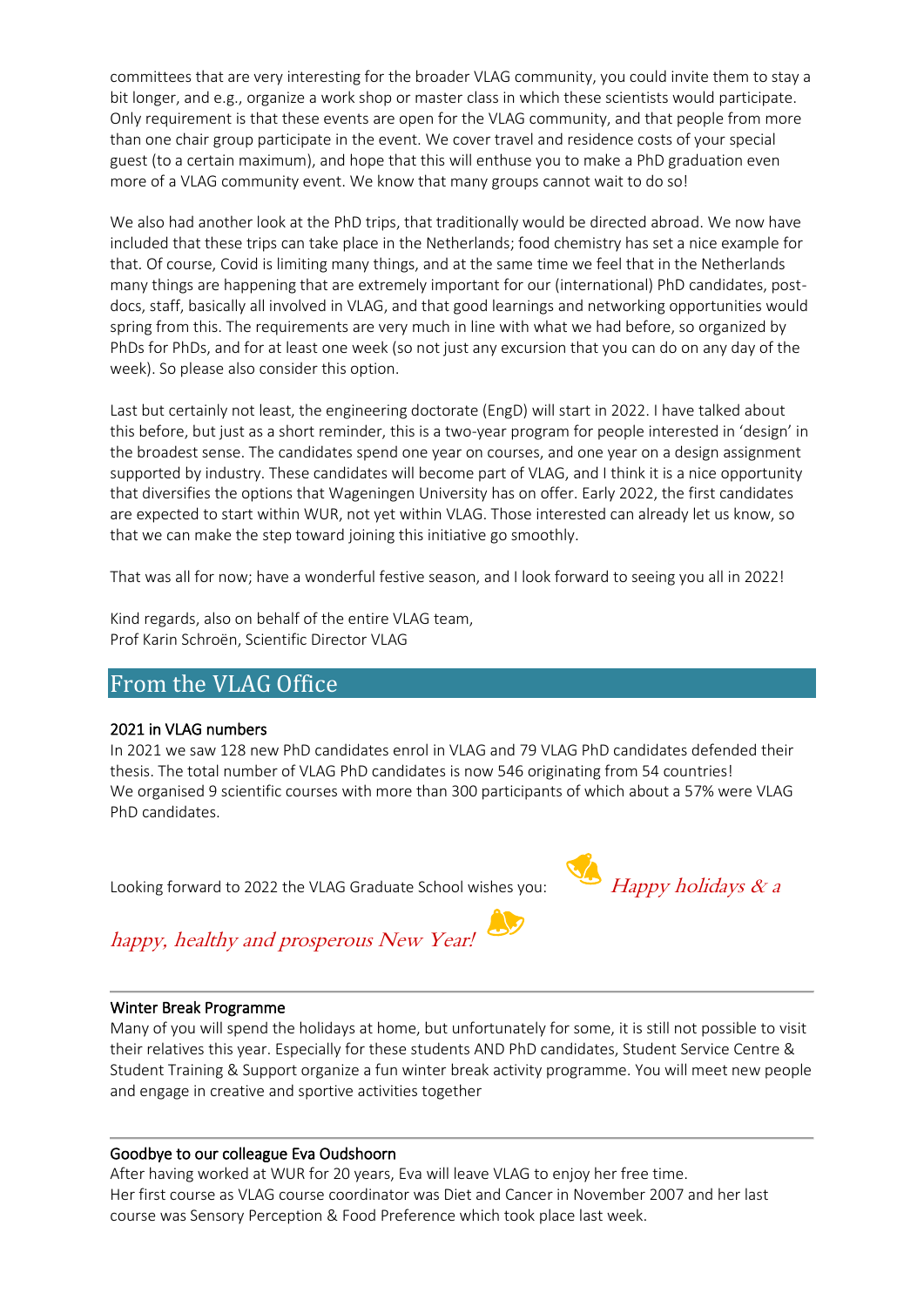We would like to thank Eva for her major contributions to VLAG courses and conferences and wish her all the best!



#### VLAG Peer Review 2015 -2022

VLAG Graduate School was subject to an international Peer Review which takes place every six years. During the site visit that took place from  $11<sup>th</sup>$  through  $13<sup>th</sup>$  October a group of international experts met the representatives of the four VLAG research themes, tenure track candidates, the VLAG PhD Council and VLAG management.

 $\ddot{\phantom{0}}$ 

We are still awaiting the draft review report which is due this month.



#### VLAG Graduate Programme 2022

Applications are written by candidates who will obtain a Wageningen MSc degree between June 2021 and December 2022. If you know an excellent MSc student who e.g. is planning to do an MSc thesis with you, it might be interesting to discuss this opportunity to write a PhD proposal, and possibly get it granted. An early start of their thesis might be helpful in making it possible to fit the Research Master Cluster course in their study programme. The latter is mandatory to be able to take part in the [VLAG](https://www.vlaggraduateschool.nl/en/research-1/VLAG-Calls.htm)  [Graduate Programme.](https://www.vlaggraduateschool.nl/en/research-1/VLAG-Calls.htm)

#### WGS Postdoc Talent Programme 2022

The [Postdoc Talent Programme](https://www.vlaggraduateschool.nl/en/research-1/VLAG-Calls.htm) offers talented researchers from abroad the opportunity to start a career at Wageningen University & Research. Applications should demonstrate the added value for the applicant's career and expertise for the hosting research group. Deadline for applications is 1 February 2022. Grants will be awarded in March and projects should start in July 2022 at the latest.

#### From our PhD Advisor: Mind maintenance

When working in the lab, we're accustomed to calibrating the equipment we work with and providing regular maintenance. Similarly, we're used to switching our computers off and on regularly for software updates to take effect or to solve unexplained behaviour. But strangely enough, we can neglect upkeep and maintenance for the most important tool we use as scientists: our mind. For this specific tool and the system it runs on, sleep and relaxation are key necessities to keep everything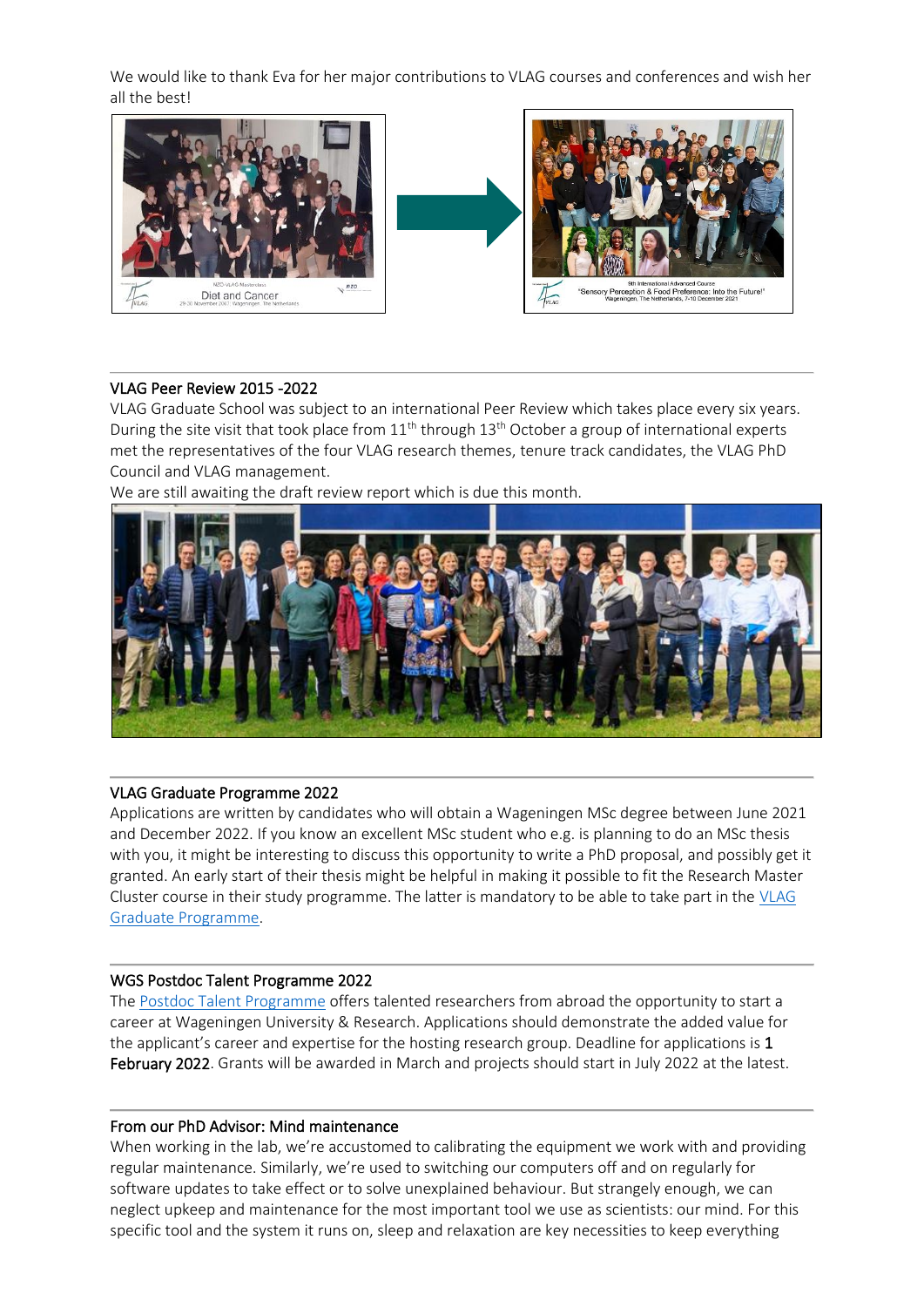running smoothly. So next time you judge yourself for being lazy, just say that you're busy doing maintenance.

I hope that the end of December brings everyone some opportunity to calibrate their system and get a fresh start in January. Enjoy the Christmas holidays, best wishes for a blessed 2022. Cheers, [Jochem Jonkman](mailto:jochem.jonkman@wur.nl)

#### WGS Sandwich PhD Programme & Africa Talent Programme

These two calls from Wageningen University and Research are expected to open in February/March 2022 with a deadline in May 2022. As soon as the call texts are available, they will be spread among the VLAG supervisors.

## WUR selection NWO Gravitation Programme

[The Gravitation programme](https://www.nwo.nl/en/researchprogrammes/gravitation) brings together top researchers and facilitates innovation, excellence and the international position of Dutch research.

 $\overline{\phantom{a}}$ 

Most likely the new call will be published in January 2022, deadline in September 2022. To be considered, consortia are asked to send their ideas for a Gravitation proposal (max. 2 pages) to [Henrieke de Ruiter](mailto:henrieke.deruiter@wur.nl) before 25 January 2022. Clic[k here](https://wageningenur4-my.sharepoint.com/:w:/g/personal/cornelia_vanbree-evers_wur_nl/ERfF-RyG_gtDrR3Zdxaki2gByfvNNZYDaNnXyYBNhkiRMw?e=ofxooM) for more information.

## (voice)phishing attempts

Recently several Guest/Sandwich PhDs have become victim of malicious (voice)phishing attempts. The callers pretended to be the 'National Police' and pressured the victim to provide personal details (like BSN, bank account, address) and to pay money. Voice phishing is when someone calls you and pretends to be an employee of WUR, Microsoft, the IND or your bank. They try to obtain money, your login details, codes or other personal information like your BSN. Please stay alert, and here's what you can do if they contact(ed)you:

• Are they asking for personal details or exerting pressure on you? Hang up and call the general (customer service) number of the organisation. They can help you check whether they really need your information.

• If you provided personal details, call the (emergency number of the) organisation immediately. Also always file a report at the Police. For WUR: call the Servicedesk IT (0317-488888).

# <span id="page-3-0"></span>From the VLAG PhD Council



A new edition of Dutch language courses will start early 2022 with a discount offered for the participants that sign up this year!

[Registration](https://docs.google.com/forms/d/e/1FAIpQLSdRRkOwK4YDMZOa8pZx51LH4Ei6DhX059q2msXCDm8yjy9rjA/viewform) is possible for all VLAG PhD candidates. For the time being, all courses are held online after office hours. You can get more information on the [website.](http://linguaterra.nl/) If you are uncertain about the suitable course level or if you have

**VLAG PhD COUNCIL** 

questions about the course content you can contact the teacher directly. For general questions you can contact th[e VLAG PhD council.](mailto:phdcouncil.vlag@wur.nl)

# <span id="page-3-1"></span>VLAG courses

## Highlighted events:

#### [VLAG Online Lecture Series](https://www.vlaggraduateschool.nl/en/courses/course/Online-Lecture-Series-2.htm)

The VLAG scientific community is buzzing with ground breaking ideas, knowledge and expertise. To introduce the numerous great topics that our researchers are working on, we are organising a NEW series of live online VLAG expert lectures. Starting 16 February with Dr Daan Swarts' lecture *'Bacterial immune systems: how fundamental research uncovers a treasure trove of applications'*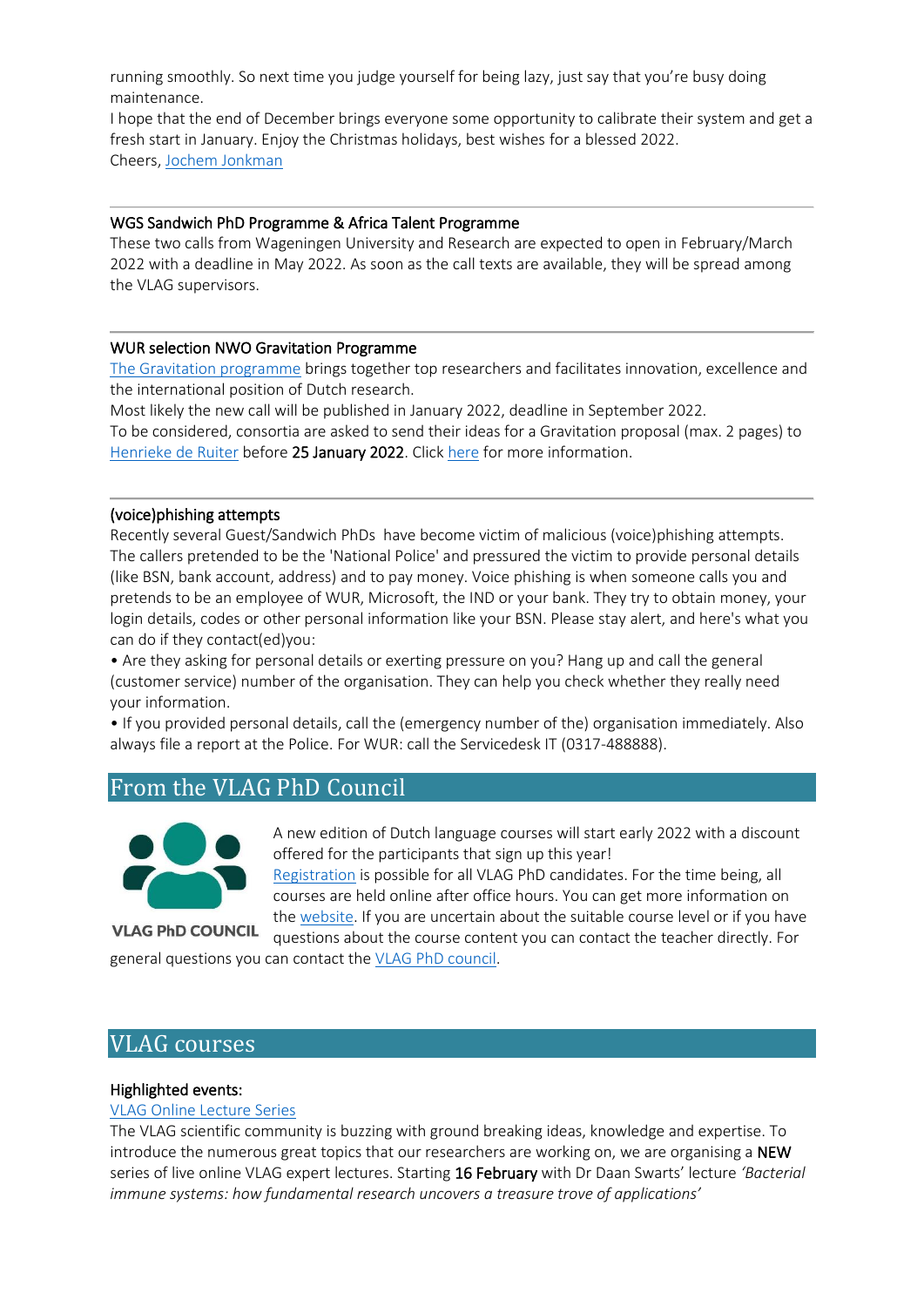#### [Bayesian Data Analysis: a new perspective in the VLAG domain](https://www.vlaggraduateschool.nl/en/courses/General-courses/VLAG-general-courses.htm) (31 January 2022)

A short introduction to the benefits of using Bayesian Data Analysis.

Examples from different fields within the VLAG domain will be used: biotechnology, microbiology, environmental sciences, food, and nutrition. Based on the interest during this introduction session, we will consider to organise a more elaborate workshop for you to get some hands-on experience with the use of Bayesian data analysis and to make a start on using it in your own research.

## Other VLAG courses open for registration

[Advanced Organic Chemistry](https://www.vlaggraduateschool.nl/en/courses/course/AOC21-22.htm#tab1) (ongoing) [Advanced Course Microscopy and Spectroscopy in Food and Plant Sciences](https://www.vlaggraduateschool.nl/en/courses/course/Microscopy-and-Spectroscopy-in-Food-and-Plant-Sciences22.htm) (18-20 January 2022) [Advanced Food Analysis](https://www.vlaggraduateschool.nl/en/courses/course/AFA22.htm) (24-28 January 2022) [Applied Enzymology](https://www.vlaggraduateschool.nl/en/courses/course/AE22.htm) (21-25 February 2022) [Exposure Assessment in Nutrition Research](https://www.vlaggraduateschool.nl/en/courses/course/expo22.htm) (7-10 March 2022)

## Planned courses

Healthy Food Design (6-10 June 2022)

*Tip! For an overview of all courses regularly organised by VLAG take a look in [past courses](https://www.vlaggraduateschool.nl/en/courses/Scientific-courses/past_courses.htm) and contact the [VLAG](mailto:vlag@wur.nl)  [office](mailto:vlag@wur.nl) for the new planning.*

# <span id="page-4-0"></span>Wageningen Graduate Schools (WGS) courses

## Highlighted course

[Making Impact: Increasing the relevance of research through science-society interaction \(in person\)](https://wgs.crs.wur.nl/courses/details/106) Researchers experience a pressing demand from society to create solutions for a range of urgent problems. In the domain of life sciences such demands relate to climate change, food security, healthy diets, sustainable agriculture, ecological resilience and nature conservation.

#### [WASS course: Systematic approaches to reviewing literature](https://www.wur.nl/en/activity/Systematic-approaches-to-reviewing-literature-4-ECTS-1.htm)

In medicine, systematic reviews are the standard way to review evidence. This method is rapidly growing in importance in other disciplines. Systematic review is now used to describe theory, concepts, methods and evidence. The course offered at WU is interdisciplinary.

For a complete overview of all competence, skills and career development training activities by WGS, please clic[k here.](https://eur03.safelinks.protection.outlook.com/?url=https%3A%2F%2Fwgs.crs.wur.nl%2F&data=04%7C01%7Cvlag%40wur.nl%7C8801fdaec24248612fb708d8dfd6fb8e%7C27d137e5761f4dc1af88d26430abb18f%7C0%7C0%7C637505461792122326%7CUnknown%7CTWFpbGZsb3d8eyJWIjoiMC4wLjAwMDAiLCJQIjoiV2luMzIiLCJBTiI6Ik1haWwiLCJXVCI6Mn0%3D%7C1000&sdata=hnF2puwRqZB3G4BfugCi%2BOBY%2Bc%2FUBPwmM9hvhAgqzNc%3D&reserved=0) Or click [here](https://www.vlaggraduateschool.nl/en/courses/External-courses.htm) for the direct links to the webpages of the other graduate schools.

# <span id="page-4-1"></span>Other courses and events

#### Visit Multiphysics Channel by [EMPA M](https://www.empa.ch/web/empa/)ultiphysics Hub

This knowledge sharing platform includes [17 videos](https://www.youtube.com/playlist?list=PLHGItVWZBrVXzqM2Jmoevd7YS-dDgwNUa)

## 2<sup>nd</sup> webinar of the Gerrit Grijns Initiative (16 December from 12.00-13.00h)

Prof. Casper Schalkwijk (Professor of Experimental Internal Medicine at Maastricht University Medical Center+) will give a talk on dietary AGEs (Advanced Glycation End products), and whether they are a friend or foe for human health. If you would like to join, please inform [the organising committee.](mailto:diederik.esser@wur.nl)

#### NAV Hybrid Public Lecture Prof. Ingeborg Brouwer -VU Amsterdam (27 January 2022)

all PhD's, also non-members, are invited to join the [public lecture](https://www.voedingsacademie.nl/activities/nav-publiekslezing-2022/) of the Dutch Academy for nutritional sciences online for free. *The lecture is in Dutch*.

#### BioBusiness Winter School Online (9 - 11 February 2022)

[The programme](https://www.hyphenprojects.nl/bbws) is a balance between theoretical sessions focusing on key knowledge of main business topics and interactive sessions with business leaders giving their insights in the world of European Life Sciences companies. A great way for MScs, PhDs and postdocs considering a career switch from academia to industry.